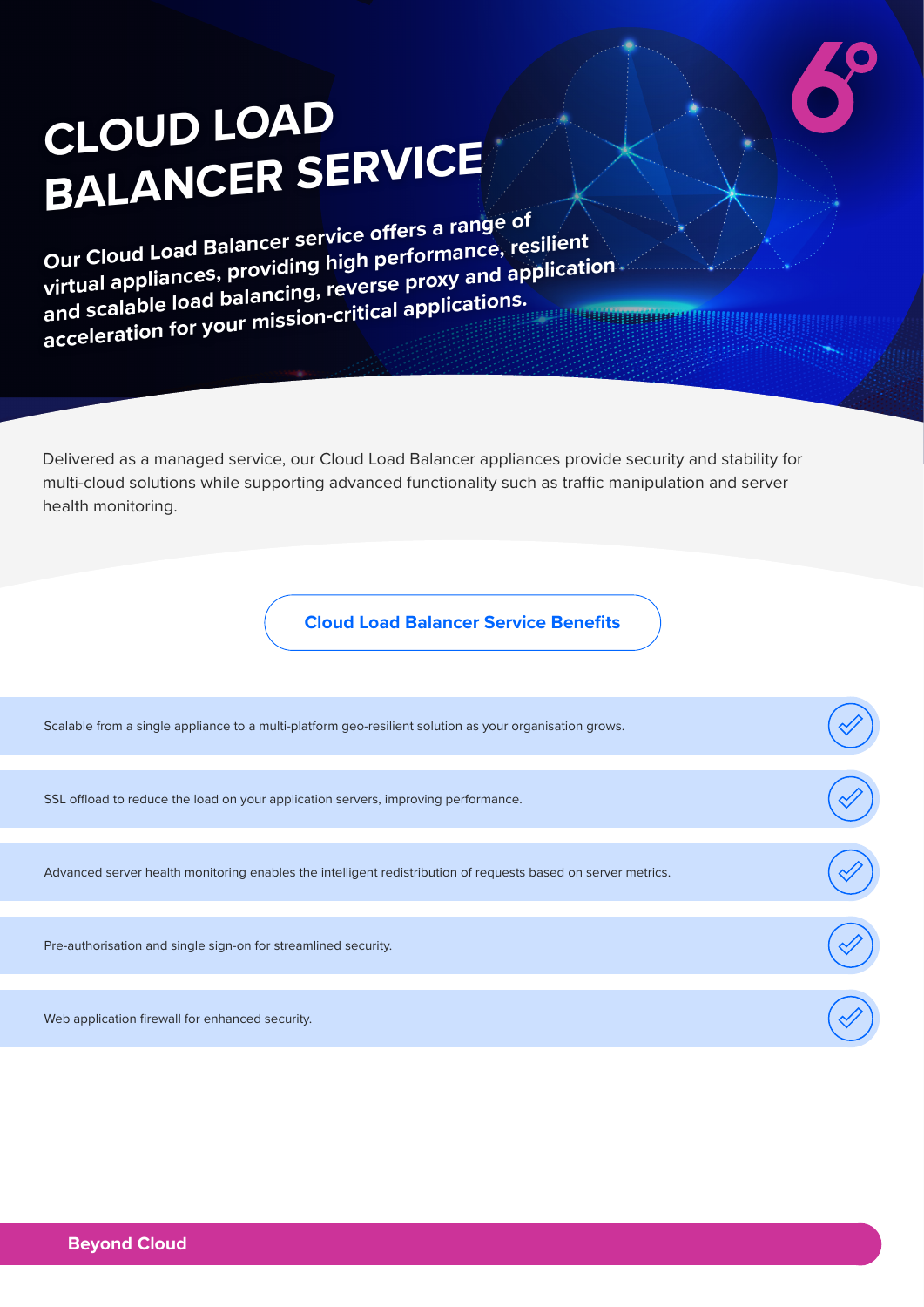### **Cloud Load Balancer Service Features**



#### **Proactive Monitoring and Management**

Delivered as a fully managed service, our load balancer appliances are monitored and managed proactively.

#### **Intelligent Traffic Distribution**

Layer 4 load balancing provides reverse proxy and high-performance intelligent distribution of your application traffic.





### **Reduce Server Workload**

SSL Offload decrypts SSL requests on the load balancer, reducing the workload on your application servers.

## **Enhance Cyber Security**

Optional Web Application Firewall functionality provides advanced Layer 7 application protection for web-based applications, enhancing your organisation's cyber security by blocking web-based threats.





#### **Server Health Monitoring**

Advanced server health monitoring is key to delivering a resilient service. Advanced, intelligent checks can detect problematic application servers and redirect traffic automatically.